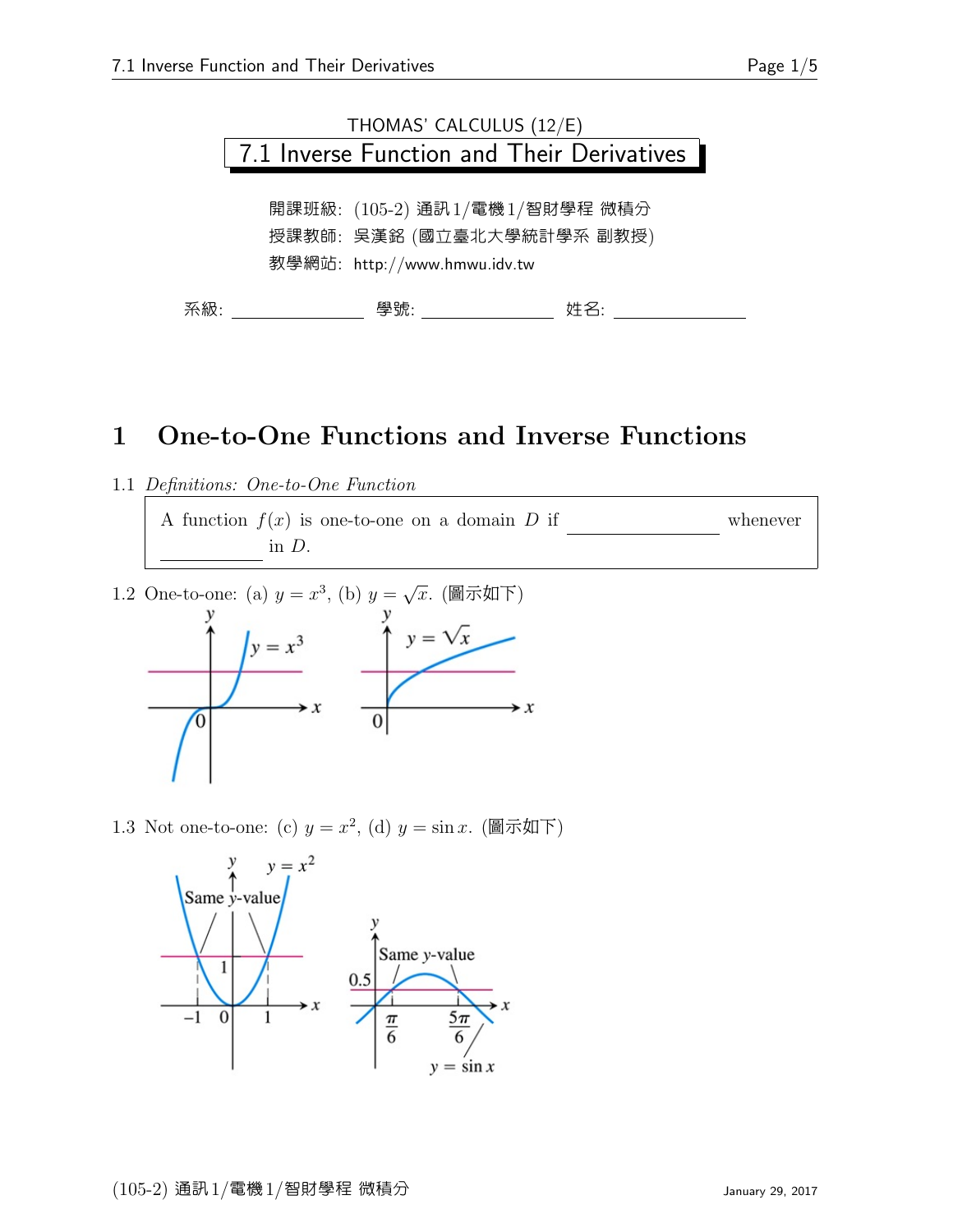1.5 Definitions: Inverse Function

Suppose that  $f$  is a one-to-one function on a domain  $D$  with range  $R$ . The inverse function is defined by  $\mathbf{if}$ The  $\frac{1}{\sqrt{2\pi}}$  of  $f^{-1}$  is  $\frac{1}{\sqrt{2\pi}}$  and the range of  $f^{-1}$  is  $\frac{1}{\sqrt{2\pi}}$ .

1.6  $(f^{-1} \cdot f)(x) =$  for all x in the domain of f.

- 1.7  $(f \cdot f^{-1})(y) =$  for all y in the domain of  $f^{-1}$ .
- 1.8 Only a one-to-one function can have an

### 2 Finding Inverses

2.1 Determining the graph of  $y = f^{-1}(x)$  from the graph of  $y = f(x)$ . (圖示如下)

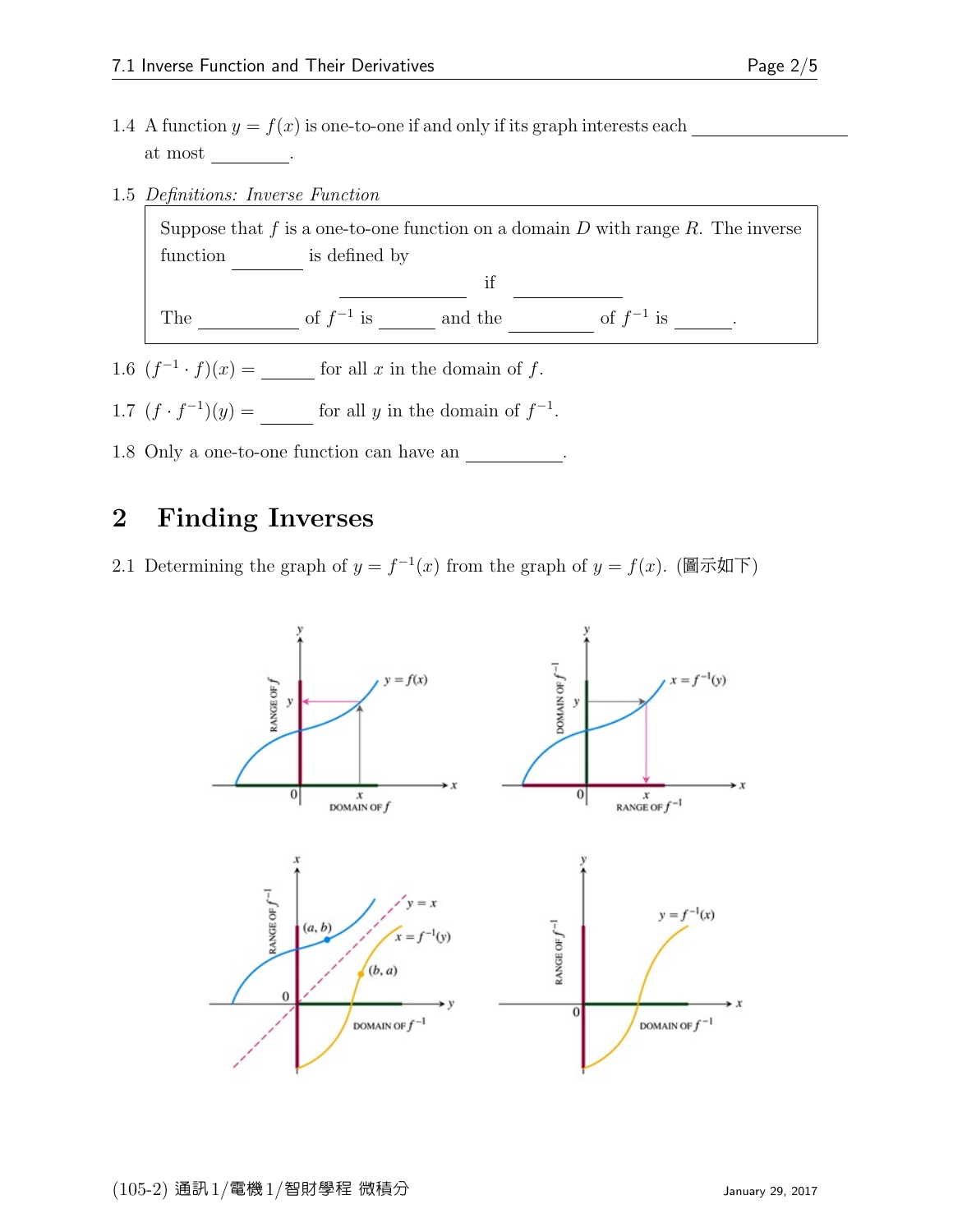#### 2.2 Pass from  $f$  to  $f^{-1}$ .

|                    |                                                                  | (a) Solve the equation                                                     |  | for $x$ . This gives a formula |                   |
|--------------------|------------------------------------------------------------------|----------------------------------------------------------------------------|--|--------------------------------|-------------------|
|                    |                                                                  | where $x$ is expressed as a function of $y$ .                              |  |                                |                   |
| (b)                | Interchange                                                      | botaining a formula                                                        |  |                                | where $f^{-1}$ is |
|                    | expressed in the conventional format with $x$ as the<br>variable |                                                                            |  |                                |                   |
|                    | and $y$ as the                                                   |                                                                            |  |                                |                   |
| $\mathfrak{sol}$ : |                                                                  | Find the inverse of $y = \frac{1}{2}x + 1$ , expressed as a function of x. |  |                                |                   |

Ex. 2 . . . . . . . . . . . . . . . . . . . . . . . . . . . . . . . . . . . . . . . . . . . . . . . . . . . . (example4, p364)

Find the inverse of the function  $y = x^2$ ,  $x \ge 0$ , expressed as a function of x. sol:

# 3 Derivatives of Inverses of Differentiable Functions

3.1 
$$
f(x) = (1/2)x + 1
$$
 and  $f^{-1}(x) =$  \_\_\_\_\_\_  

$$
\frac{d}{dx}f(x) =
$$
 \_\_\_\_\_\_  

$$
\frac{d}{dx}f^{-1}(x) =
$$
 \_\_\_\_\_\_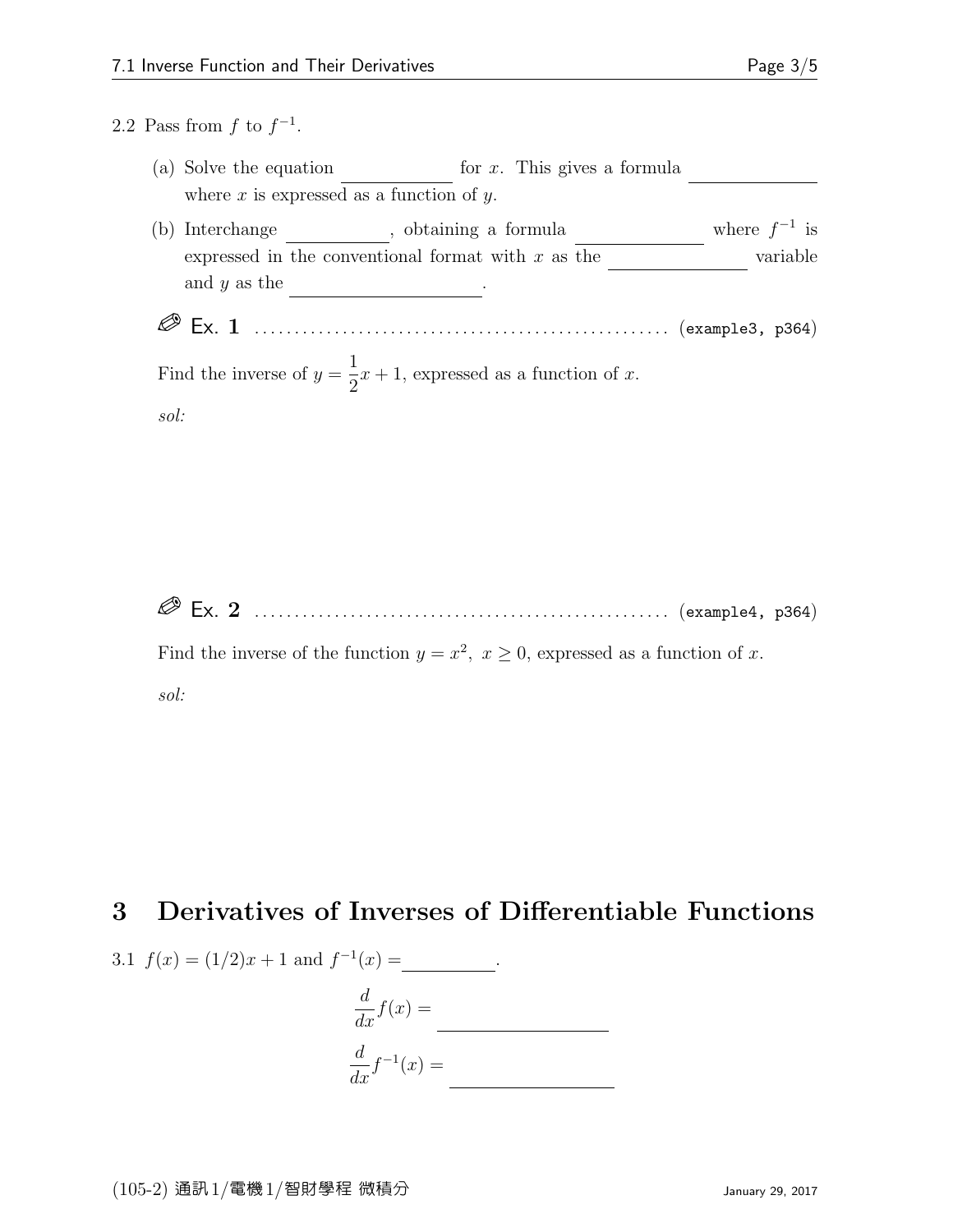#### 3.2 Theorem 1: The Derivative Rule for Inverses

- (a) If f has an interval I as domain and  $f'(x)$  exists and is never zero on I, then f −1 is differentiable at every point in its domain.
- (b) The value of  $(f^{-1})'$  at a point b in the domain of  $f^{-1}$  is the of f' the value of at the point  $a = f^{-1}(b)$ :  $(f^{-1})'(b) =$ or d  $\left. \frac{d}{dx} f^{-1} \right|_{x=b}$ =
- 3.3 When  $y = f(x)$  is differentiable at  $x = a$  and we change x by a small amount dx, the corresponding change in  $y$  is approximately  $\Box$  . This means that y changes about times as fast as x when  $x = a$  and that x changes about times as fast as y when  $y = b$ .
- 3.4 It is reasonable that the derivative of  $f^{-1}$  at b is the record of the derivative of  $f$  at  $a$ .
	- Ex. 3 . . . . . . . . . . . . . . . . . . . . . . . . . . . . . . . . . . . . . . . . . . . . . . . . . . . . (example5, p366)

Apply The Derivative Rule for Inverse Theorem to the function  $f(x) = x^2, x \ge 0$ . sol:

Ex. 4 . . . . . . . . . . . . . . . . . . . . . . . . . . . . . . . . . . . . . . . . . . . . . . . . . . . . (example6, p366)

Let  $f(x) = x^3 - 2$ . Find the value of  $df^{-1}/dx$  at  $x = 6 = f(2)$  without finding a formula for  $f^{-1}(x)$ .

sol: